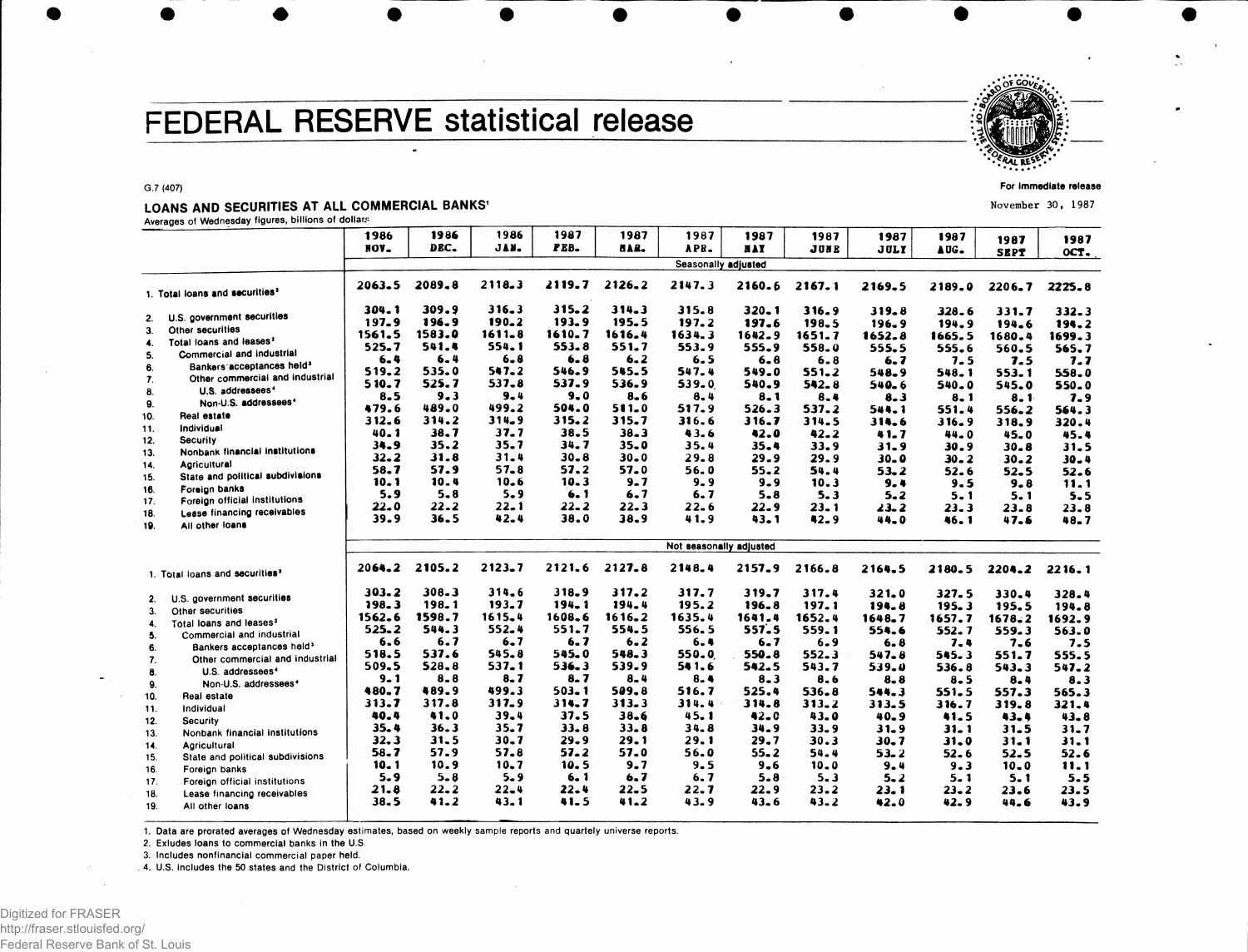### G.7 (407)A

in a

## LOANS AND SECURITIES AT DOMESTICALLY CHARTERED COMMERCIAL BANKS Averages of Wednesday figures, billions of dollars

|     |                                       | 1986      | 1986      | 1986       | 1986      | 1987       | 1987                    | 1987       | 1987        |           |            |              |          |
|-----|---------------------------------------|-----------|-----------|------------|-----------|------------|-------------------------|------------|-------------|-----------|------------|--------------|----------|
|     |                                       | NOV.      | DEC.      | JAN.       | PEB.      | HAR.       | APR.                    | <b>HAY</b> | JUNE        | 1987      | 1987       | 1987         | 1987     |
|     |                                       |           |           |            |           |            | Seasonally adjusted     |            |             | JULY      | AUG.       | <b>SEPT</b>  | OCT.     |
|     |                                       |           |           |            |           |            |                         |            |             |           |            |              |          |
|     | 1. Total loans and securities         | 1953.8    | 1974.0    | 1997.8     | 1999.2    | 2001.7     | 2016.2                  | 2028.7     | 2033.9      | 2035.4    | $2051 - 7$ | $2066 - 3$   | 2083.6   |
| 2.  | U.S. government securities            | 295.7     | $301 - 1$ | 307.0      | 306.0     | 304.7      | 306.4                   | 310.4      | 307.3       | $309 - 6$ | 317.5      | 320.2        | 321.5    |
| 3.  | Other securities                      | 188.1     | 186.6     | 179.0      | 181.8     | 182.8      | 184.3                   | 183.8      | $184 - 3$   | 183.2     | 181.5      | 181.9        | 181.0    |
| 4.  | Total loans and leases                | 1470.0    | 1486.3    | 1511.8     | 1511.5    | 1514.2     | 1525.6                  | 1534.6     | 1542.3      | 1542.6    | 1552.7     | 1564.3       | 1581.1   |
| 5.  | Commercial and industrial             | 457.0     | 468.8     | 479.3      | 477.4     | 473.9      | $472 - 2$               | 472.1      | 471.7       | 468.4     | $466 - 8$  | 469.6        | 473.1    |
| 6.  | Bankers acceptances held              | $2 - 4$   | $2 - 4$   | $2 - 7$    | 2.6       | $2 - 4$    | $2 - 4$                 | $2 - 4$    | 2.4         | 2.3       | $2 - 4$    | 2.4          | 2.3      |
| 7.  | Other commercial and industrial       | 454.6     | 466.5     | 476.7      | 474.8     | 471.5      | 469.8                   | 469.7      | 469.3       | 466.1     | 464.4      | 467.2        | 470.7    |
| 8.  | U.S. addressees                       | 450.9     | 463.1     | 473.1      | 471.4     | 467.8      | 466.4                   | 466.1      | 465.9       | 463.0     | $461 - 2$  | 464.1        | 467.8    |
| 9.  | Non-U.S. addressees                   | $3 - 7$   | $3 - 4$   | $3 - 5$    | $3 - 4$   | 3.7        | $3 - 4$                 | $3 - 6$    | $3 - 4$     | 3.1       | 3.1        |              |          |
| 10. | Real estate                           | 473.0     | 482.0     | $492 - 4$  | 497.5     | 504.4      | 511.1                   | 519.3      | 530.1       | 536.8     | 543.8      | 3.1<br>548.3 | 2.9      |
| 11. | Individual                            | $312 - 3$ | 313.8     | 314.6      | 314.8     | 315.4      | 316.3                   | 316.4      | 314.2       | 314.3     | 6 ـ 16 ك   |              | 556.4    |
| 12. | <b>Security</b>                       | 37.1      | 35.4      | 34.3       | 35.7      | $35 - 7$   | 39.4                    | 38.5       | 39.8        | 39.4      |            | 318.6        | 320.0    |
| 13. | Nonbank financial institutions        | 31.5      | 31.3      | 30.9       | $29 - 9$  | $30 - 3$   | $30 - 9$                | $30 - 9$   | 29.8        | 27.8      | 41.6       | 42.4         | 43.1     |
| 14. | <b>Agricultural</b>                   | 32.2      | 31.8      | 31.4       | $30 - 8$  | 30.0       | 29.8                    | $29 - 9$   | 29.9        | 30.0      | 26.7       | 26.7         | 27.2     |
| 15. | State and political subdivisions      | 58.7      | 57.9      | 57.8       | 57.2      | $57 - 0$   | 56.0                    | $55 - 2$   |             |           | 30.2       | 30.2         | $30 - 4$ |
| 16. | Foreign banks                         | $5 - 6$   | $6 - 0$   | 6.1        | 6.0       | $5 - 5$    | $5 - 2$                 | $5 - 3$    | 54.4<br>5.6 | $53 - 2$  | $52 - 6$   | 52.5         | 52.6     |
| 17. | Foreign official institutions         | $3 - 5$   | $3 - 4$   | $3 - 5$    | $3 - 5$   | $3 - 5$    | $3 - 3$                 | $3 - 3$    |             | $5 - 0$   | 5.2        | 5.4          | $5 - 7$  |
| 18. | Lease financing receivables           | 22.0      | 22.2      | $22 - 1$   | $22 - 2$  | 22.3       | 22.6                    |            | $3 - 3$     | 3.2       | $3 - 2$    | $3 - 1$      | 3.2      |
| 19. | All other loans                       | $37 - 1$  | $33 - 6$  | $39 - 2$   | $36 - 4$  | 36.2       | 38.9                    | $22 - 9$   | 23.1        | $23 - 2$  | 23.3       | 23.8         | 23.8     |
|     |                                       |           |           |            |           |            |                         | 41.0       | $40 - 5$    | 41.2      | 43.0       | 43.7         | $45 - 8$ |
|     |                                       |           |           |            |           |            | Not seasonally adjusted |            |             |           |            |              |          |
|     | 1. Total loans and securities         | 1954.1    | 1985.4    | $2001 - 8$ | 2000.1    | $2001 - 7$ | 2017.5                  | 2028.2     | 2035.1      | 2033.0    | 2046.2     | 2063.3       | 2074.8   |
| 2.  | U.S. government securities            | 295.1     | 299.3     | 305.0      | 309.1     | 307.1      | 308.1                   | 309.8      | $307 - 7$   | $311 - 3$ | 317.3      | 319.5        |          |
| 3.  | Other securities                      | 188.5     | 187.8     | 182.6      | $182 - 3$ | 182.0      | 182.8                   | 183.4      | $183 - 2$   | $180 - 8$ | 181.5      | 182.1        | 317.7    |
| 4.  | Total loans and leases                | 1470.5    | 1498.3    | $1514 - 2$ | 1508.8    | 1512.6     | 1526.6                  | 1535.0     | 1544.2      | 1540.9    | 1547.3     | 1561.7       | 181.2    |
| 5.  | Commercial and industrial             | 455.8     | 469.6     | 477.2      | 475.4     | 475.0      | $474 - 7$               | 475.2      | 473.7       | 469.1     | 465.6      | 467.8        | 1575.9   |
| 6.  | Bankers acceptances held <sup>3</sup> | 2.5       | $2 - 5$   | 2.6        | $2 - 6$   | $2 - 5$    | 2.3                     | $2 - 4$    | 2.4         | 2.3       |            |              | 471.1    |
| 7.  | Other commercial and industrial       | 453.3     | 467.1     | 474.6      | 472.8     | 472.5      | 472.3                   | 472.8      | 471.3       | 466.8     | $2 - 3$    | 2.3          | 2.3      |
| 8.  | U.S. addressees <sup>4</sup>          | $449 - 2$ | $463 - 3$ | 471.0      | 469.2     | 469.1      | 469.0                   | 469.6      | 468.2       | 463.8     | 463.3      | 465.5        | 468.8    |
| 9.  | Non-U.S. addressees <sup>4</sup>      | 4.0       | 3.8       | $3 - 7$    | $3 - 7$   | $3 - 4$    | $3 - 3$                 | $3 - 2$    | $3 - 1$     |           | 460.2      | 462.5        | 465.8    |
| 10. | Real estate                           | 474.1     | 482.9     | $492 - 5$  | 496.6     | 503.2      | 509.9                   | 518.5      | 529.7       | 3.0       | 3.1        | 3.0          | $3 - 0$  |
| 11. | Individual                            | 313.4     | 317.5     | 317.5      | 314.4     | 313.0      | 314.1                   | 314.4      | 312.8       | 537.0     | 544.0      | 549.4        | 557.4    |
| 12. | <b>Security</b>                       | $37 - 7$  | 36.9      | 35.6       | $34 - 8$  | $35 - 8$   | 40.9                    | $38 - 9$   | 40.6        | 313.2     | 316.4      | 319.5        | 321.1    |
| 13. | Nonbank financial institutions        | 31.7      | 31.8      | $31 - 1$   | 29.5      | 29.5       | $30 - 4$                | $30 - 6$   |             | 38.8      | $39 - 4$   | 40.7         | 41.6     |
| 14. | <b>Agricultural</b>                   | 32.3      | 31.5      | 30.7       | 29.9      | 29.1       | $29 - 1$                | 29.7       | 29.9        | 27.9      | 27.0       | 27.2         | 27.2     |
| 15. | State and political subdivisions      | 58.7      | 57.9      | 57.8       | 57.2      | 57.0       | 56.0                    | $55 - 2$   | $30 - 3$    | $30 - 7$  | $31 - 0$   | $31 - 1$     | 31.1     |
| 16. | Foreign banks                         | 5.6       | 6.3       | 6.2        | 6.1       | $5 - 4$    | $5 - 1$                 |            | 54.4        | $53 - 2$  | $52 - 6$   | 52.5         | 52.6     |
| 17. | Foreign official institutions         | 3.5       | $3 - 4$   | 3.5        | 3.5       | 3.5        | $3 - 3$                 | $5 - 2$    | $5 - 5$     | 5.2       | 5.0        | 5.4          | 5.6      |
| 18. | Lease financing receivables           | 21.8      | 22.2      | 22.4       | $22 - 4$  | 22.5       |                         | $3 - 3$    | $3 - 3$     | $3 - 2$   | 3.2        | $3 - 1$      | 3.2      |
| 19. | All other loans                       | 36.9      | 38.4      | 39.7       | 38.8      | 38.5       | $22 - 7$                | 22.9       | $23 - 2$    | $23 - 1$  | 23.2       | $23 - 6$     | 23.5     |
|     |                                       |           |           |            |           |            | 40.5                    | 41.1       | $40 - 8$    | 39.5      | 40.0       | 41.3         | 41.7     |

 $\mathbf{\bullet}$ 

1. Data are prorated averages of Wednesday estimates for domestically chartered insured banks, based on weekly sample reports and quarterly universe reports.<br>2. Exludes loans to commercial banks in the U.S.

3. Includes nonflnancial commercial paper held.

4. U.S. includes the 50 states and the District of Columbia.